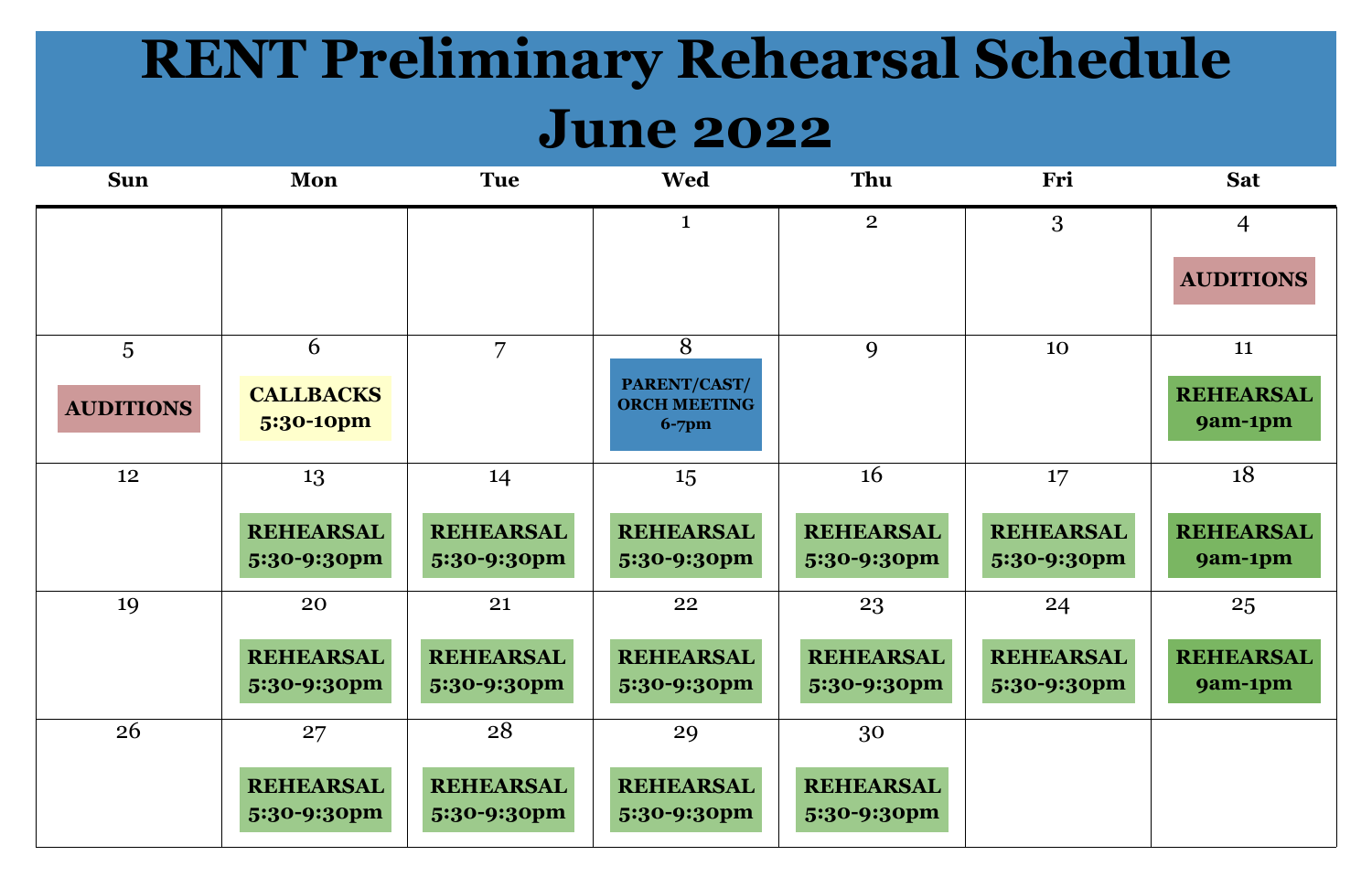## **RENT Preliminary Rehearsal Schedule July 2022**

| <b>Sun</b>                          | Mon                                                    | <b>Tue</b>                                             | <b>Wed</b>                                             | Thu                                                    | Fri                                     | <b>Sat</b>                                                    |
|-------------------------------------|--------------------------------------------------------|--------------------------------------------------------|--------------------------------------------------------|--------------------------------------------------------|-----------------------------------------|---------------------------------------------------------------|
|                                     |                                                        |                                                        |                                                        |                                                        | 1<br><b>REHEARSAL</b><br>5:30-9:30pm    | $\overline{2}$<br><b>REHEARSAL</b><br>9am-1pm                 |
| 3                                   | 4TH OF JULY<br>NO REHEARSAL                            | 5<br><b>REHEARSAL</b><br>5:30-9:30pm                   | 6<br><b>REHEARSAL</b><br>5:30-9:30pm                   | 7<br><b>REHEARSAL</b><br>5:30-9:30pm                   | 8<br><b>REHEARSAL</b><br>5:30-9:30pm    | 9<br><b>REHEARSAL</b><br>9am-1pm<br>PIZZA/POSTER<br>DAY 1-3pm |
| 10                                  | 11<br><b>REHEARSAL</b><br>5:30-9:30pm                  | 12<br><b>REHEARSAL</b><br>5:30-9:30pm                  | 13<br><b>REHEARSAL</b><br>5:30-9:30pm                  | 14<br><b>REHEARSAL</b><br>5:30-9:30pm                  | 15<br><b>REHEARSAL</b><br>5:30-9:30pm   | <b>16</b><br><b>REHEARSAL</b><br>9am-1pm                      |
| 17                                  | 18<br><b>SIT &amp; SING</b><br>5:30-9:30pm             | 19<br><b>SIT &amp; SING</b><br>5:30-9:30pm             | 20<br><b>REHEARSAL</b><br>5:30-10pm                    | 21<br><b>REHEARSAL</b><br>5:30-10pm                    | 22<br><b>REHEARSAL</b><br>5:30-10pm     | 23<br><b>CUE TO CUE</b><br>9am-5pm                            |
| 24<br><b>CUE TO CUE</b><br>9am-5pm  | 25<br><b>DRESS</b><br><b>REHEARSAL</b><br>5:30-10:30pm | 26<br><b>DRESS</b><br><b>REHEARSAL</b><br>5:30-10:30pm | 27<br><b>DRESS</b><br><b>REHEARSAL</b><br>5:30-10:30pm | 28<br><b>DRESS</b><br><b>REHEARSAL</b><br>5:30-10:30pm | 29<br><b>PERFORMANCE</b><br>#1 @ 7:30pm | 30<br><b>PERFORMANCE</b><br>#2 @ 7:30pm                       |
| 31<br><b>PERFORMANCE</b><br>#3@ 2pm |                                                        |                                                        |                                                        |                                                        |                                         |                                                               |